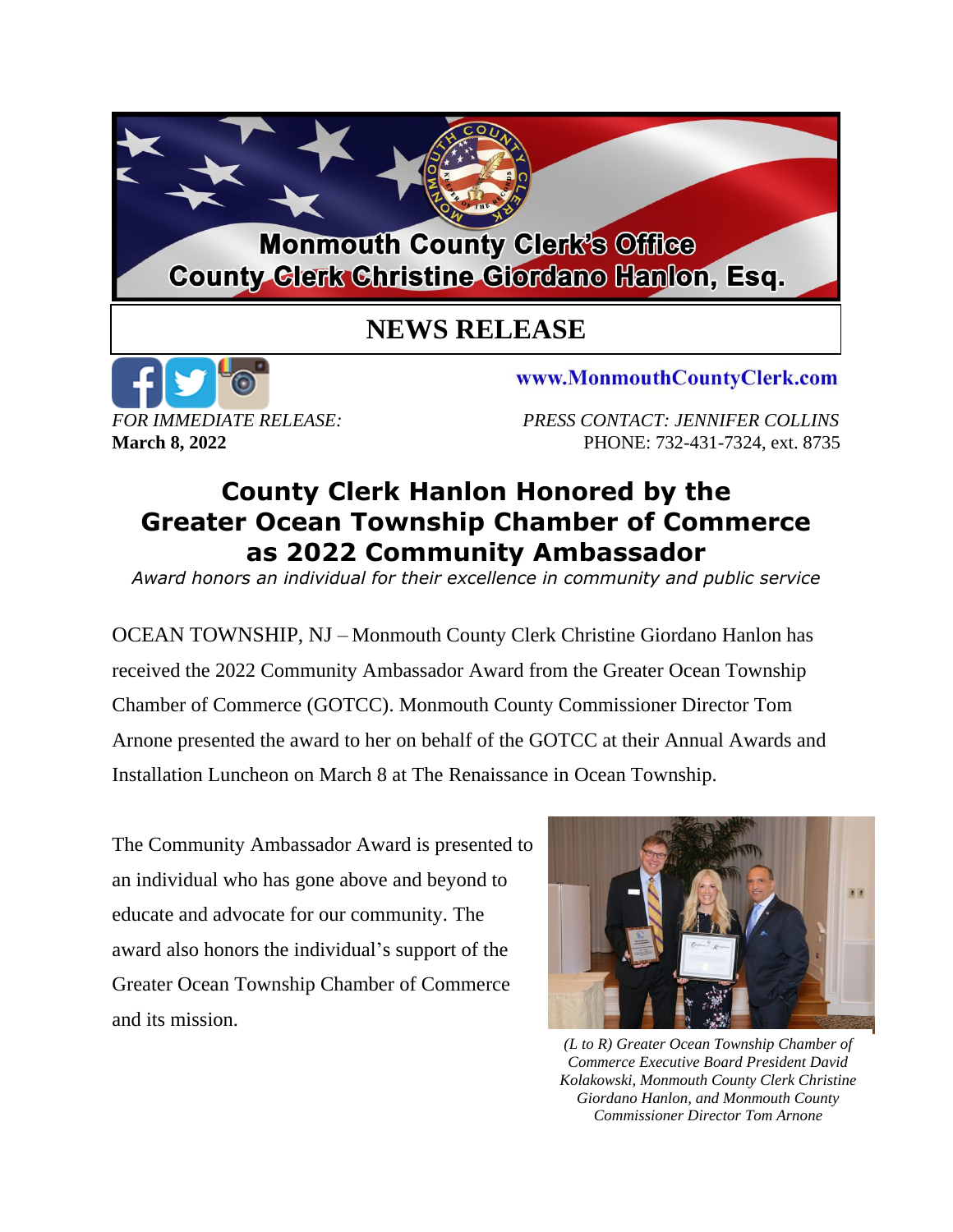"It is a true honor to be recognized by the Greater Ocean Township Chamber of Commerce for my work while serving as the County Clerk for the County of Monmouth," said Clerk Hanlon. "I am proud of all that the Monmouth County Clerk's Office has accomplished with regard to educating our voters, preserving our County's precious history, serving our veterans, and making our government services readily available to all residents in the County."



*(L to R) Greater Ocean Township Chamber of Commerce Board of Directors Member and Awards & Installation Luncheon Chairman Robert Acerra, Monmouth County Clerk Christine Giordano Hanlon, and Monmouth County Sheriff Shaun Golden*

Hanlon is currently serving in her second term as Monmouth County Clerk and has served in the position since 2015.

Hanlon was president of the Greater Ocean Township Chamber of Commerce from 2003 to 2005 and is a former recipient of the "Outstanding Chamber Service Award" from the organization.

"Receiving this award from the Greater Ocean Township Chamber of Commerce is especially meaningful, as I began my career in public and community service while serving as president of this wonderful organization," said Clerk Hanlon.



For more information about the Greater Ocean Township Chamber of Commerce, please visit [www.gotcc.org.](http://www.gotcc.org/)